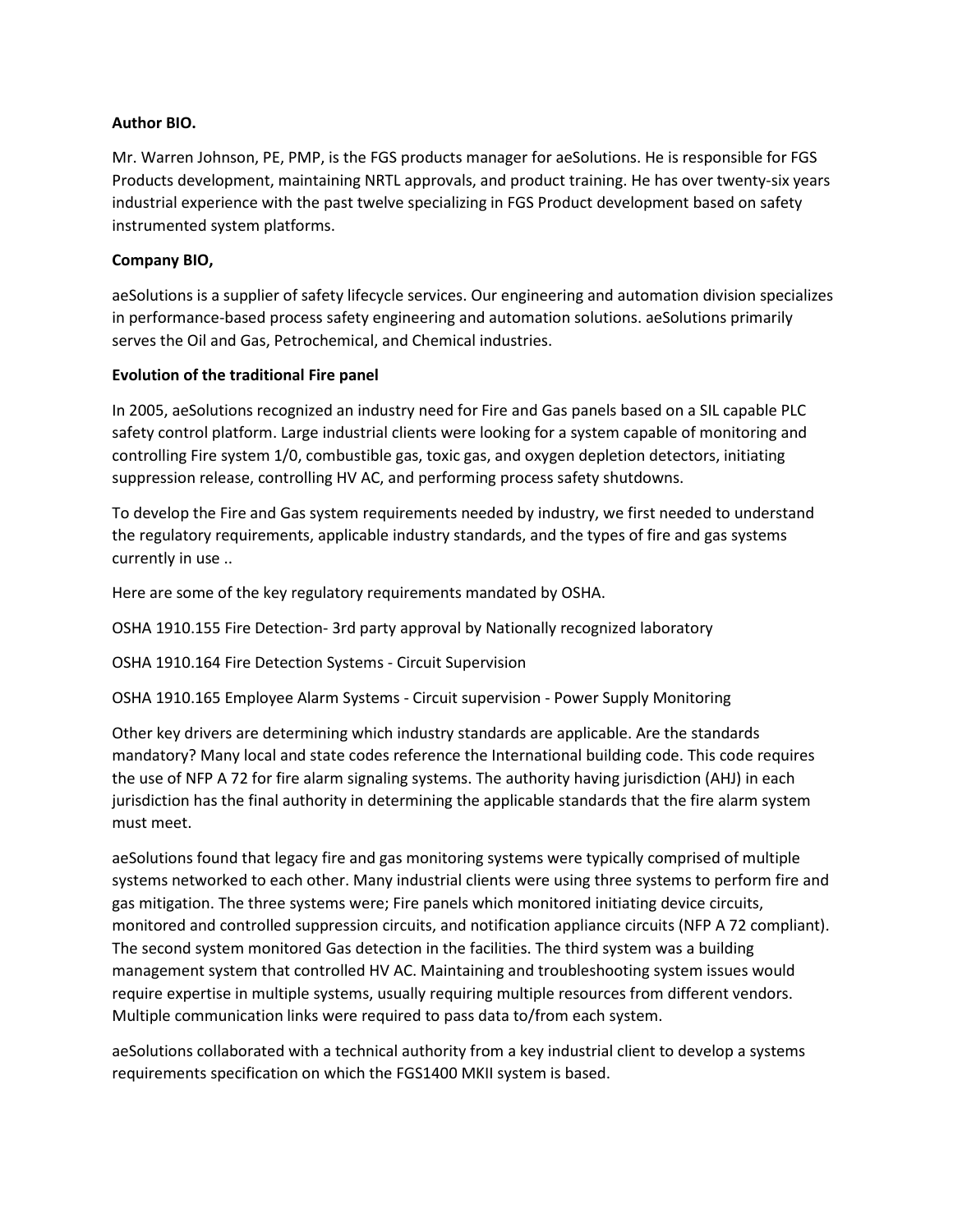Several of the key system requirements for the Fire panel were for it to be capable of monitoring and controlling Fire, Gas, Process ESD, and HV AC control all in one control system platform. It needed to be scalable, and able to monitor multiple protected premise, and report data back to a central location. It needed to be based on a SIL capable safety instrumented PLC platform.

SIL capable safety instrumented PLC based systems offer many benefits. Several key benefits are:

- Provide a more robust platform with published failure rates
- Capable of redundancy for logic solvers, communications, and 1/0 where needed
- Provide safety rated 1/0 with diagnostics and failure rates
- Provide safety-based programming functionality.

The safety instrumented PLC based systems offer other benefits. They are able to capture and display a wide range of detector diagnostics from Flame, Gas, and process transmitters.

After careful consideration of all of the requirements for the fire and gas panel requirements, aeSolutions developed the FGS1400 MKII product. In the following paragraphs the capabilities and functionality of the FGS1400 MKII system are described.

The FGS1400 MK II is a pre-engineered, FM approved (3010), fire alarm system. The FM approval also allows for combination system monitor and control. HVAC and safety related process interlocks fall into this category, as does toxic gas and oxygen depletion, and combustible gas monitoring. It is based on the Siemens S7-400 Safety PLC platform. Each system is furnished with a 24 Volt battery set and charger system that has been FM approved to be compliant with the NFP A 72 requirements for primary and secondary power supplies.

The system is comprised of three main components, the Fire Alarm Panel, the Battery Charger Panel, and the Battery Set. An engineering workstation running Siemens PCS 7 configuration software and Siemens Safety Matrix configuration and monitoring tool is also required and may be purchased with the system or separately.

The FGS1400 MK II Fire Alarm Panel is a scalable system. It supports both local and remote 1/0. Each FGS1400 MK II local panel houses the CPU, First Responder Interface (FRI), 1/0, and other peripheral equipment required for the proper operation of the FGS 1400 MK II system. Remote 1/0 cabinets are optional. Remote 1/0 cabinets are used for system expandability and to reduce geographic limitations and reduce installation cost of the system. Remote 1/0 cabinet communication is via fiber optic technology. Each FGS1400 MK II cabinet has a lockable door. Each system is custom engineered for the I/0 requirements of a specific application. Field device circuits are terminated in either the local or remote panels.

There are two options for First Responder Interfaces(FRI); a TP1200 Comfort Touch panel, and a PCBox computer with a remote monitor. The Comfort communicates with the S7-400 Safety PLC via a Profibus link. The PC Box computer communicates with the S7-400 Safety PLC via Ethernet. System status and diagnostic information for the fire alarm system and its main components is available through the FRI. Monitoring of the fire alarm zones is also available from the FRI. The FRI provides an Event Summary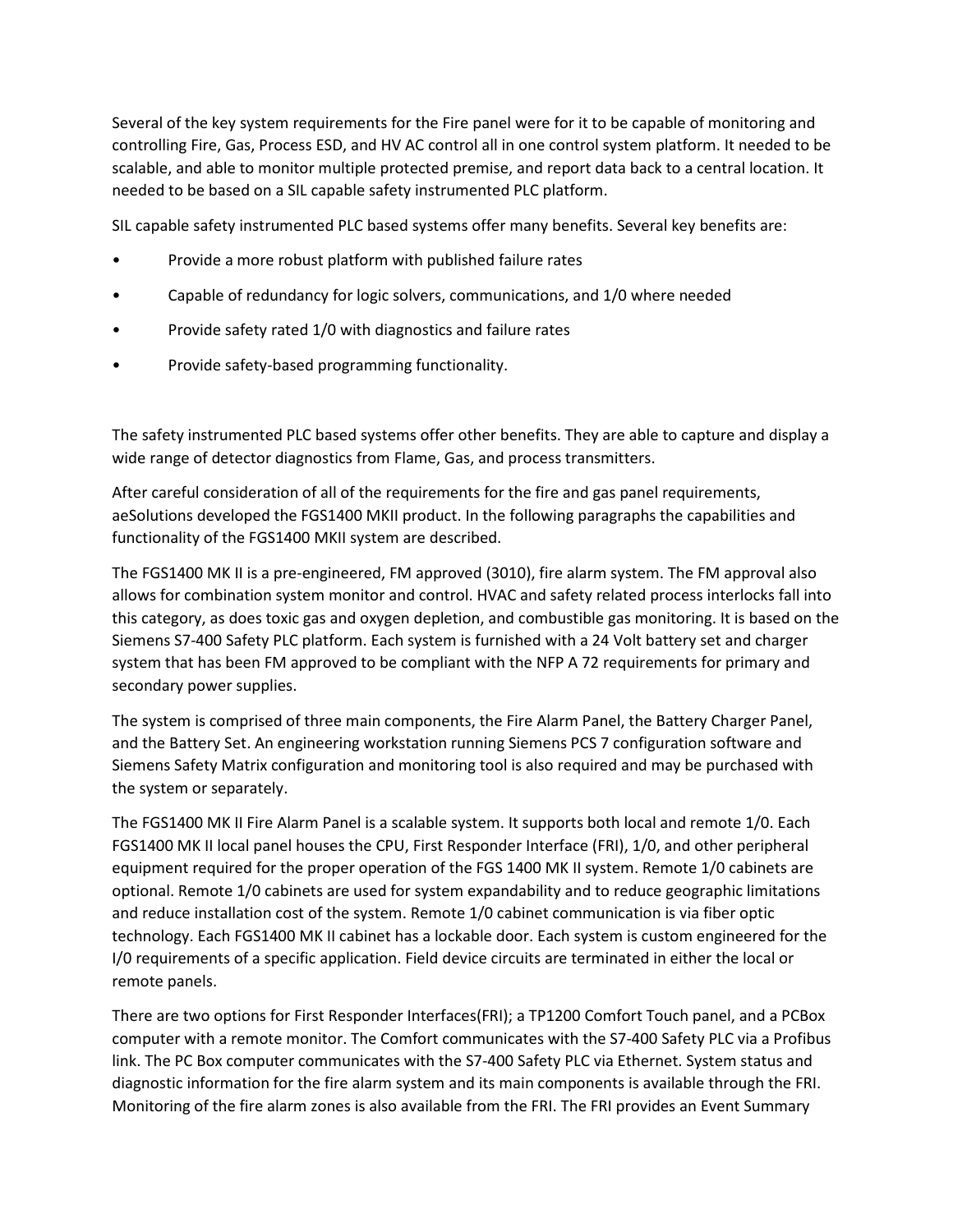page as well as a historical event page. In addition to the touch screen, there is one keyswitch and three momentary pushbuttons mounted on the front of the fire alarm panel to support system operation. Control of the system both via the FRI and the pushbuttons is disabled when the keyswitch is in the "LOCKED" position. The system can be monitored from the FRI regardless of the position of the keyswitch.

FRI's may be mounted in remote IO fire panel cabinets. This provides operations and maintenance personnel with the same level of detailed information in each remote location.

A Fire command center using aeSolutions FGS1400 Master OS product may be used to interface to multiple FGS1400 MK II fire and gas systems that are within a single protected premise. The Master OS product will allow an operator to view and control from one location the status of multiple FGS1400 MK II fire and gas systems. The FGS1400 Master OS product is FM approved as a fire command center and proprietary supervising station.

aeSolutions offers a product line of NFP A 72 compliant FM approved power supply systems. There are three standard power supply sizes. The three sizes are 50 Amp, 100 Amp, and 150 Amp power supplies. The 50 Amp power supply standard battery set is 600 Amp Hour. Smaller battery sets are allowed if system load requirements allow. Battery sets larger than 600 Amp hours are not allowed for 50 Amp power supplies. The 100 Amp power supply standard battery set is 1200 Amp Hour. Smaller battery sets are allowed if system load requirements allow. Battery sets larger than 1200 Amp hours are not allowed for 100 Amp power supplies. The 150 Amp power supply standard battery set is 1800 Amp Hour. Smaller battery sets are allowed if system load requirements allow. Battery sets larger than 1800 Amp hours are not allowed for 150 Amp power supplies.

Battery capacity for each system provided is calculated using a battery calculation tool. A battery calculation report is furnished with each battery and charger combination. This report is required for all systems that are to receive an FM Approval.

An engineering workstation is required for system configuration, troubleshooting and monitoring. The workstation requires Siemens PSC 7 configuration software, Siemens Safety Matrix configuration and monitoring software, Siemens TIA Portal touchpanel configuration software, and a Siemens CPl 623 card for communication between the S7-400 Safety PLC and the engineering workstation. PCS 7 configuration software is used to develop the system configuration as well as monitor the logic online as it executes, and to aid in troubleshooting. Safety Matrix is a Cause and Effect Matrix formatted configuration and monitoring tool. TIA Portal is used to build and edit the Siemens Comfort touchpanel screens and point database. PCS7 OS software is used to develop the software for the windows based FRI' s.

Four main types of fire related devices and circuits are supported: Initiating Device Circuits (JDC), Notification Appliance Circuits (NAC), Fire Safety Functions (FSF) and Suppression Device Circuits (SDC).

Per NFP A 72, an **Initiating Device** is a component that transmits "a change of state condition, such as a smoke detector, manual fire alarm box or supervisory switch." Analog initiating devices transmit "a signal indicating varying degrees of a condition as contrasted with a conventional initiating device, which can only indicate an on-off condition." Both on-off and analog initiating devices are supported. The system is capable of meeting the NFPA 72 integrity monitoring requirements for Class A and B initiating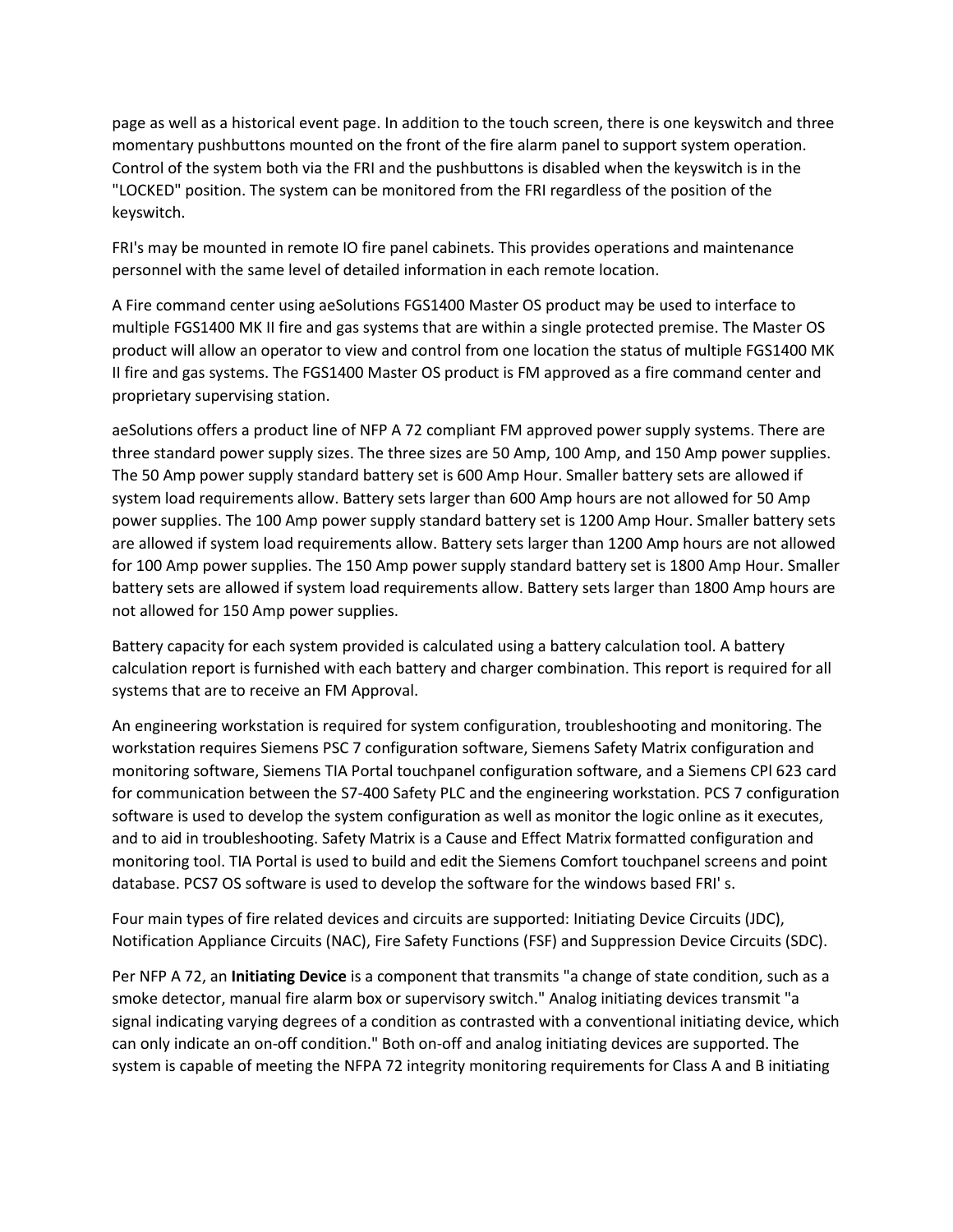device circuits that monitor dry contact initiating devices. Class B style circuits are approved for 4-20 maDC initiating devices.

A **Notification Appliance** is a "component such as a bell, horn, speaker, light or text display that provides audible, tactile, or visible outputs, or any combination thereof." The system is capable of meeting the NFP A 72 integrity monitoring requirements for Class B notification appliance circuits.

A **Fire Safety Function** is a building or fire control function "intended to increase the level of life safety for occupants or to control the spread of the harmful effects of fire." DIN rail mounted relays listed for fire related functions have been pre-approved for use with the system to support interfacing with common fire safety function components such as motor starters. The system supports energize to trip and de-energize to trip FSFs and meets NFP A 72 integrity monitoring requirements.

**Suppression Devices** are the solenoids and control heads for dumping fire suppressants either through automatic logic or by manual initiation. Integrity monitoring for suppression devices is supported. This system is not certified for water deluge system service at this time.

Signaling Line Circuits (SLC) - addressable field devices are not supported by the FGS1400 MKII at this time.

# **Combination System I/0 -, Gas Detection**

The FGS1400 MK II conforms with FM Approvals Combustible Gas Standard 6320 and Toxic Gas and Oxygen depletion Detection Standard 6340. It also conforms with ANSI/ISA 12.13.01 Performance Requirements for Combustible Gas Detectors standard. The FGS1400 MKII is compatible with two, three and four wire gas detectors generating a 0.4-20mADC signal linearly proportional to 0 to Full Scale. The system can be configured to recognize and respond to manufacturer specific diagnostic information transmitted within the 0.4-20 mADC signal, typically transmitted below 4 mA by the detector. Note that if a detector is transmitting a signal below 4mA, the system can indicate values down to 0.4 mADC

Signals below 0.4 maDC will generate an open circuit indication at the HMI. This under-range condition will generate a system trouble signal as well. The under range trip point is software selectable and will depend on the transmitter selection.

The FGS1400 MK II has the capability to recognize and alert the user that a gas concentration in excess of the measuring range of the instrument has been detected. Note that if a detector is transmitting a signal above 20mA, the system will indicate values up to 22.8 mADC (117.5%) over-range. Signals above 117 .5% will generate a short circuit indication at the HMI. This over-range condition will generate a system Trouble signal as well. The over-range condition trip point is software selectable and will depend on the transmitter selected.

The system can also detect instrument power failure and loss of continuity in any one or more conductors to any detector. This condition is reported as an open circuit indication and also generates a system trouble signal.

Toxic gas detectors are typically calibrated Oto Upper Limit in parts per million (PPM) where the Upper Limit is defined at the time of system configuration.

Access to this configuration is limited to authorized personnel through password access. Combustible gas detectors are calibrated O - 100 %LEL (%Lower Explosive Limit). For compliance with the applicable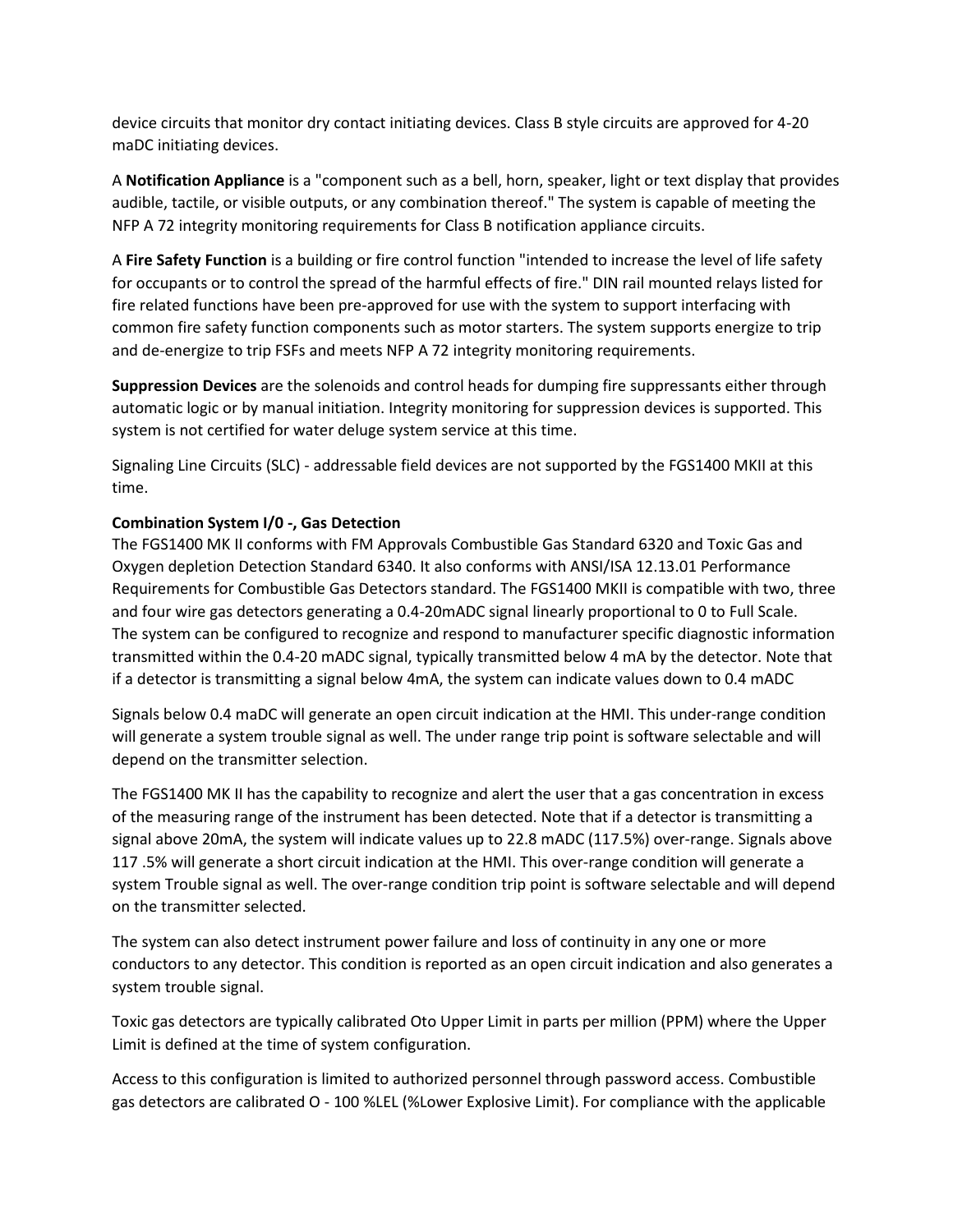FM standards, high-high gas alert trip points cannot be configured higher than 60%LEL. In these cases, the system assumes a trip point of 60%LEL, the maximum allowed by FM standards. Access to this configuration is limited to authorized personnel through password access.

Gas detector actions and trouble signals can be bypassed for maintenance or calibration within the controller on a detector-by-detector basis. An audible and visible supervisory alert is provided when any detector is bypassed. Bypassing is accomplished through the Safety Matrix monitoring and engineering tool running on a PC. Security access to this tool is controlled through the Safety Matrix tool's security. When a detector is bypassed the high, high-high and out of range conditions no longer generate audible or visible notifications. However, they will be captured in the active and historical event lists for record purposes.

Trouble and supervisory (bypassed) signals are reported to the local HMI. Indications of these conditions appear on the overview screen and corresponding entries are captured in the active event list. When the initiating condition clears, the indications on the overview screen will self-clear. The entries in the event list, however, are latched and must be acknowledged by the user before they will clear. The local buzzer will sound on trouble and supervisory conditions and must be acknowledged by the user.

Gas alert signals are reported to the local HMI. Indications of these conditions are latched on the overview screen and corresponding entries are captured in the active event list. Once the initiating condition clears, the user is given an Ok to Reset message at which time the user can clear the gas alert condition.

# **Combination System 1/0 - HV AC Control**

The FGS1400 MKII system has the capability to control all of the facilities HVAC.

The system can control air exchange rates in buildings. Normally the system increases ventilation on the detection of a combustible gas. If Hi gas levels are detected, the HV AC is turned off, and supply and exhaust dampers are closed to encapsulate the building. Then suppression is released to prevent an event.

The FGS1400 MKII system has the capability to interface to Siemens smart motor starters (Simocode). This reduces construction cost, and allows for more detailed diagnostics.

An integral part of the FGS1400 MKII system is its power supply. It is required to maintain the FM listing of the FGS1400 MKII Fire and Gas solution. The PS1400 is a pre-engineered, FM approved, Power Supply System that is designed to provide power for fire alarm systems, and toxic and combustible gas monitoring systems. Each system consists of a 24 Volt Battery Set and a charger system that has been FM approved to be compliant with the NFP A 72 requirements for primary and secondary power supplies.

The PS 1400 Primary/Secondary power supply system is comprised of two main components, the Battery Charger Panel and the Battery Set.

The Battery Charger Panel has a lockable door and houses the primary and auxiliary power supply components. The primary power supply is fed from a customer supplied single phase 120/208/240/400/480 VAC feed (Option specific) and consists of a Battery Charger that provides a 24 VDC nominal output. A second 120 VAC feed supplies power to the Battery Charger Panel's optional 24 VDC Auxiliary Power Supplies.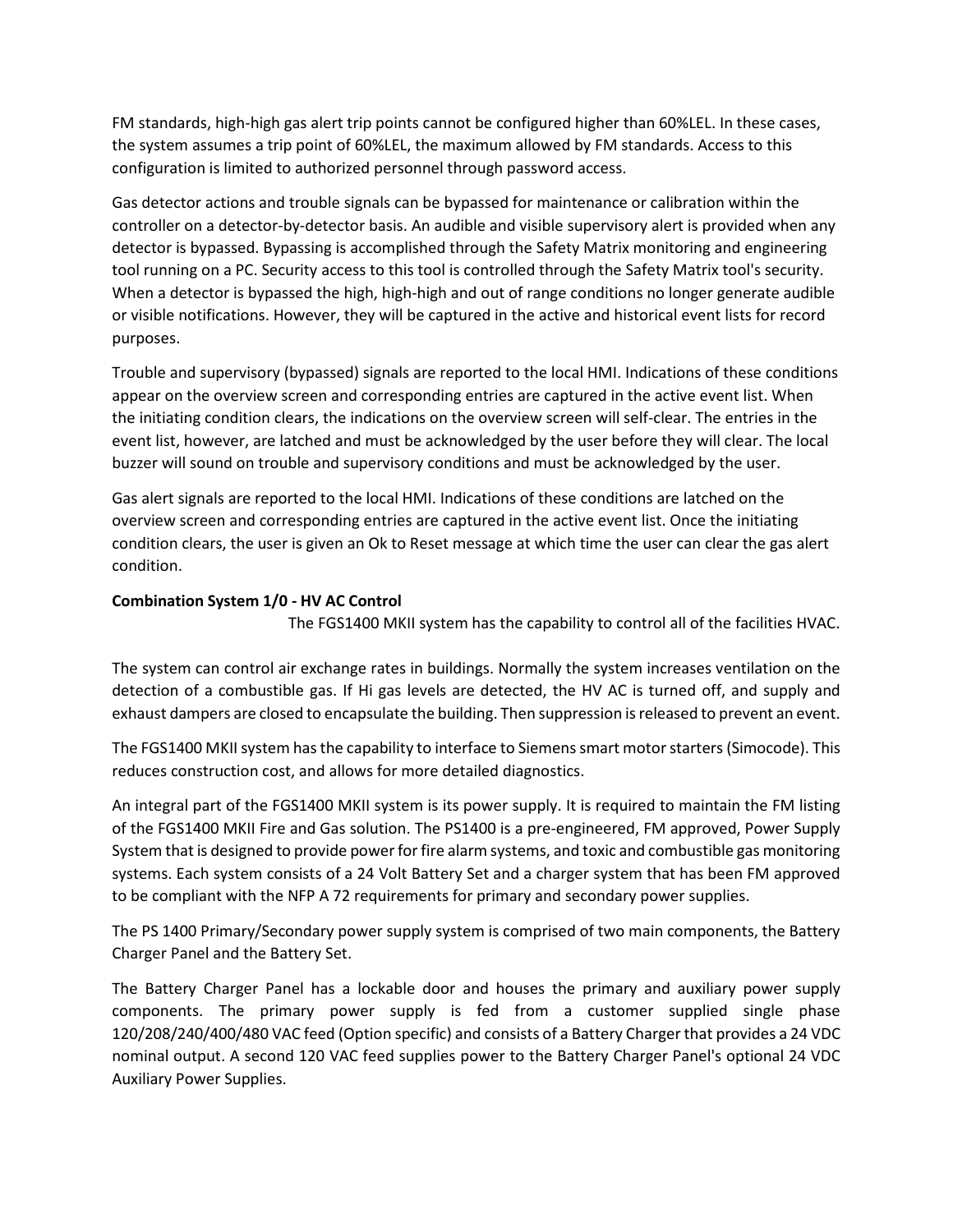The Battery Charger performs several functions: 1) it charges the Battery Set, 2) it provides unregulated power for powering field circuits, and 3) it powers one or two DC-DC converters (if equipped) that provide system regulated power. The Battery Charger monitors its own health as well as that of the AC feed and the battery voltage, and provides individual status contacts that can be wired to a Programmable Logic Controller (PLC) for indication and alarming. The PLC is not provided with the Power Supply System. A fused disconnect between the battery charger and battery set is provided. A means for detecting a disconnected battery condition is provided by using a low range current transducer to measure the charge current being supplied to the Battery Set. If this current drops below a minimum threshold, the Battery Set is assumed to be disconnected or supplying power. If the charger output fails, current flow will reverse as the Battery Set begins to provide system power.

The Battery Set is provided as a secondary power supply as required by NFPA 72. The Battery Set is floor mounted and self-contained, i.e. it does not have to be mounted in an enclosure. Plastic guards are provided to protect the terminals from damage or shorting. Battery capacity for each system is calculated using a battery calculation tool.

The DC-DC Converter(s) provide a tightly regulated 24 VDC nominal output. Regulated power is used for those components and circuits that require tight voltage regulation and where ground fault detection is not required. A separate ground fault detection circuit is provided for unregulated power, for alarming and reporting to a PLC. Separate regulated and unregulated 24VDC circuits including a disconnect means and over-current protection are provided for powering the Fire Alarm Panel.

One or two auxiliary power supplies may also be provided for powering those components and circuits that do not require battery backup power. These power supplies are optional and are not furnished with all systems.

Another key feature of the FGS1400 MKII Fire and Gas system is its ability to display detailed graphics of the protected premise, detailed diagnostics of the health of the system, alarm management, and trending of data. aeSolutions has a product called the Master OS. It is a pre-engineered, FM approved, Proprietary Supervising Station that will allow the monitoring of multiple FGS1400 MKII Fire and Gas systems. The FGS-1400 Master OS is only designed to work with FGS1400 MKII Fire and Gas systems. It cannot be used to monitor third party Fire and Gas panels. It communicates to the FGS1400 MKII Fire and Gas systems via Ethernet. It is based on the Siemens PCS7 software platform.

The Master OS is a personal computer based system. Software required for the Master OS is PCS7, and Siemens Safety Matrix Viewer.

Three hardware/software architectures are available. The architectures are: Single Station, Server/Client, and redundant Server/Client. Single station is a standalone single Master OS unit that collects and displays FGS 1400 MKII status information at a single location. Server/Client architecture allows a single tag server to collect data from the FGS1400 KMII Fire and Gas systems and pass the data to multiple client Master OS Stations. Redundant Server/Client architecture allows a pair of tag servers to collect data concurrently from the FGS1400 MKII Fire and Gas systems and pass the data to multiple client Master OS Stations allowing increased availability.

Communications between the Master OS and each FGS1400 MKII Fire and Gas panel are continuously monitored. An alarm is generated anytime there is a loss of communications.